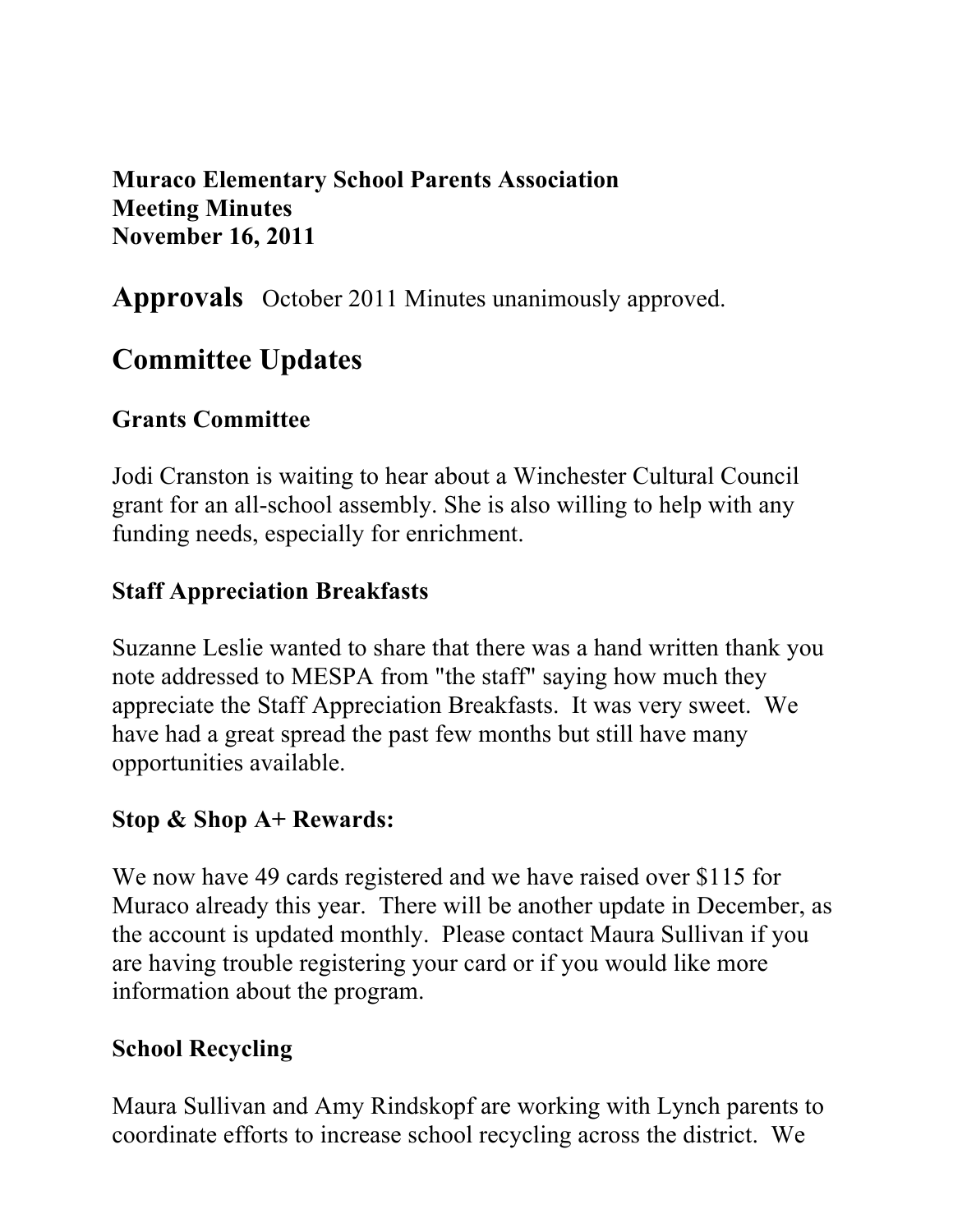are looking forward to working with our new Town Manager who is a strong recycling supporter and with the Board of Selectmen and other organizations in town.

## **Winchester Coalition For A Safer Community**

The Coalition sponsored Winchester's second showing of the film "Race To Nowhere" and hosted Dr. Robert Brooks, who spoke about ways to reduce stress in kids. His website contains a wealth of information on this topic: http://www.drrobertbrooks.com/.

## **Spirit Wear**

Muraco Spirit Wear items are selling well. Lots of orders are coming in. Last day to order is Tuesday November 22. Water bottles should be arriving soon!

## **Curriculum Enhancement**

As was reported last meeting, the first letter to the teachers/staff informing them about their available enhancement money and the reimbursement process was sent out week of September 19th. Kristin is planning to send a follow-up letter in December.

According to the budget spreadsheet, to date eight staff members have already used all or some of their funds. \$1,156.01 of the total budget has been spent with \$4,193.99 remaining.

## **Annual Appeal**

The annual appeal is at \$16,055 received, plus \$2,725 which will be coming in matching gifts as of 11/9, so we're at \$18,780 total. We feel confident that we will reach our goal, but certainly would encourage continued emails from enrichment coordinators through the end of the year as these help -- Bettina and the coordinators have done a great job with this. Also, we should plan on one more broad Constant Contact email to encourage those who usually give at year-end.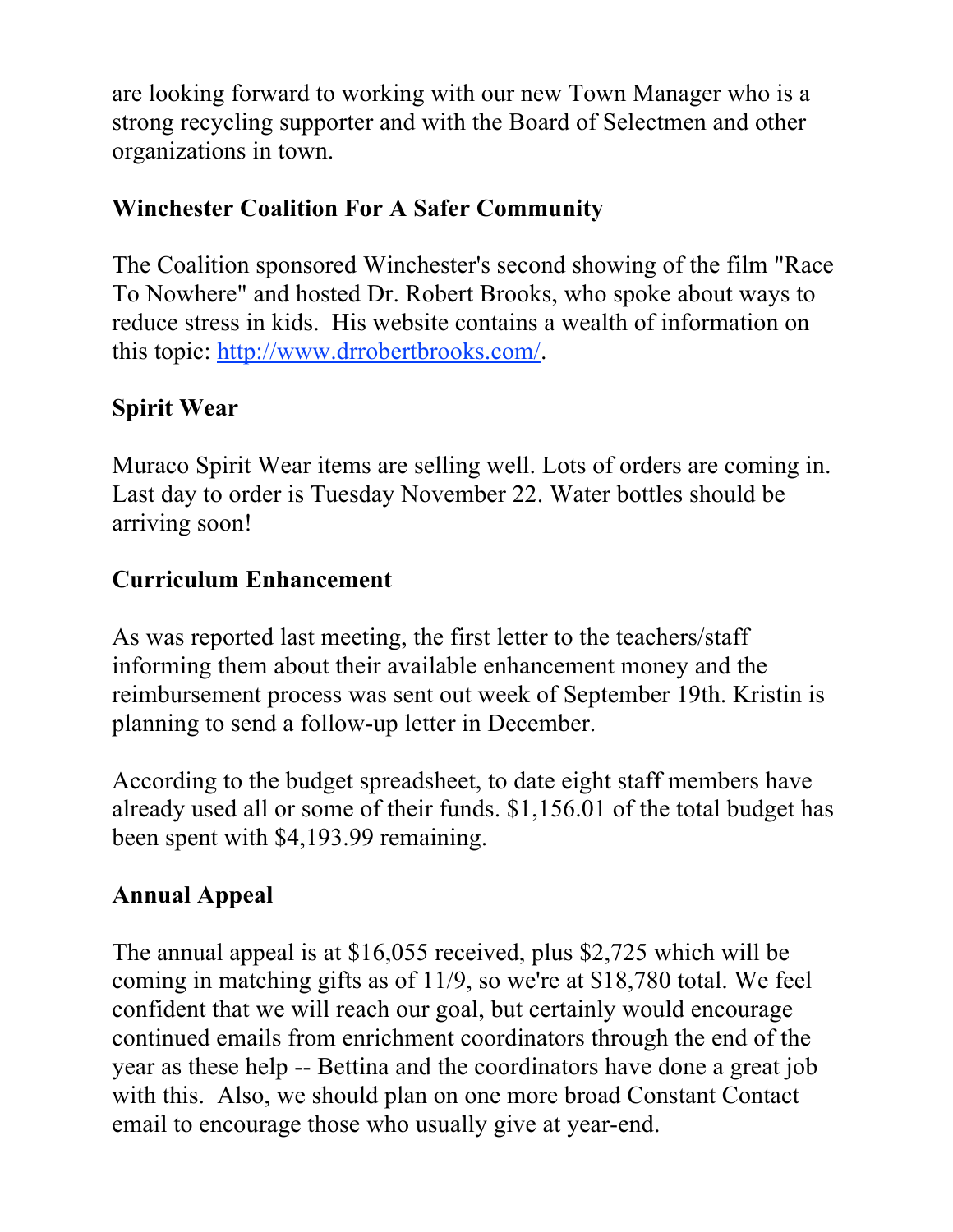#### **Math Club**

The last Math Club meeting for this session will be November 29th. A new and improved Math Club is in the works for January. The club will meet after school and will be run by WHS Math Team students! The WHS Math Team won the New England Regional Title in spring 2011, so those students clearly know their math!

Kristen Bellaire reported that Math Club was very successful, with 38 students enrolled and in regular attendance and 19 students entering the contest. The fall session recently ended with a party. In January, Tom Haver, the Chair of the Math Department at the High School and Middle School, will be taking over the running of the Math Club, with WHS students assisting. Additional details will be announced shortly.

#### **WFEE**

Two Muraco reading specialists, Sue Borges and Pat DiFranco are just back from the International Dyslexia Conference. The Conference focused on techniques for teaching reading and writing to children with a variety of learning styles. Pat and Sue will be sharing what they learned with entire district as they serve on a town wide advisory committee for new reading initiatives.

Sue was pretty excited about the conference. Here is an email she sent me yesterday: "Just back from Chicago and the international IDA meeting! What an amazing experience.....we absolutely loved every minute of it! We learned lots of new, innovative, and research-based info and we rubbed shoulders with many of the outstanding leaders in the field! Thank you for giving us this incredible opportunity through the WFEE grant. We can't wait to share our experiences with you, our colleagues, parents, and the children we teach! Many, many thanks for making this wonderful experience possible for us! With sincere gratitude, Susan Borges and Pat DiFranco."

Thank you also to everyone who attended the "20th Annual Putnam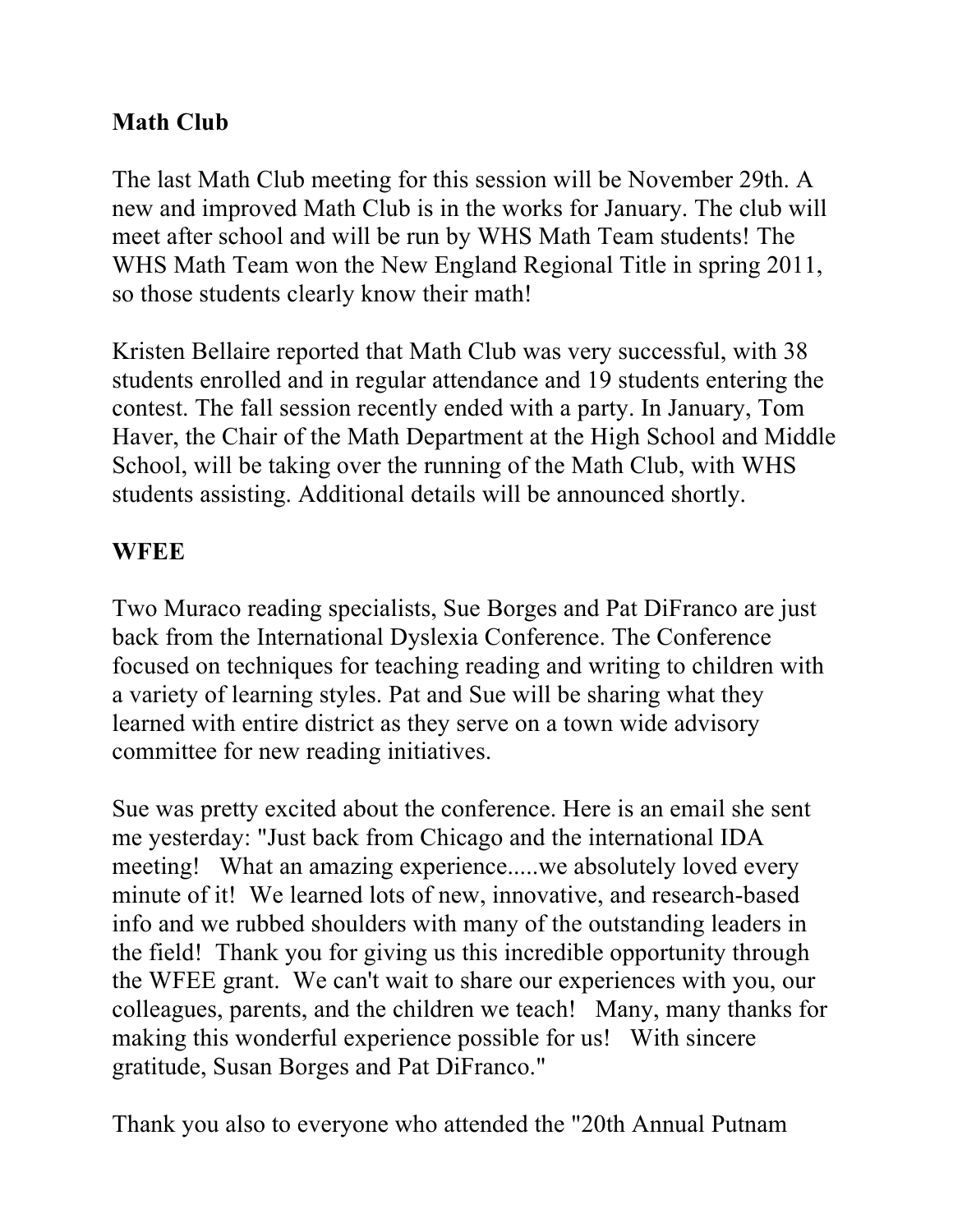County Spelling Bee" in support of Laurie Kirby and WFEE. Laurie was an exemplary guest speller and wonderful sport! The NextDoor Theater will be donating \$1500 to WFEE thanks to the success of the two-night fundraiser.

## **Discussions & Announcements**

#### **Winchester League of Women Voters Town Government Event**

Susan Verdicchio, appearing on behalf of the Winchester League of Women Voters, announced an event that the League was hosting at Town Hall the following Sunday, called "Town Government 101." The event was designed to educate Winchester residents about how the various departments and boards in Town operate. She also encouraged Muraco parents to consider becoming members of the League, stating that there were many ways to be involved, with varying degrees of time commitment (helping with the Day at the Races event that takes place before the Town Election in March or helping register WHS seniors to vote). If anyone is interested in finding out more about the League, please contact Susan Verdicchio at s.verdicchio@gmail.com.

#### **Muraco Science Fair**

The Muraco Science Fair will take place this year on March 7 (Grades K-2) and March 8 (Grades 3-5). The format will be the same as last year, with children choosing and conducting their own experiments (with the help of a grown-up) and then presenting their findings or conducting their experiments again in the gym. Parents are encouraged to help their children choose experiments that would be appropriate in the gym (nothing too loud or too messy!). The Muraco Library has some great books with ideas for science experiments and these books will be made available to children well in advance of the Fair. Parents will be asked to donate food for snacks in order to keep costs down. The faculty contacts will be Andrea Phelan (Grades K-2) and Virginia McDonough (Grades 3-5). If parents have any questions about the Science Fair, please contact Lilian Busse at lilianbusse@verizon.net. Note: **This is Lilian's last year at Muraco, so we will be needing someone to run the Science Fair**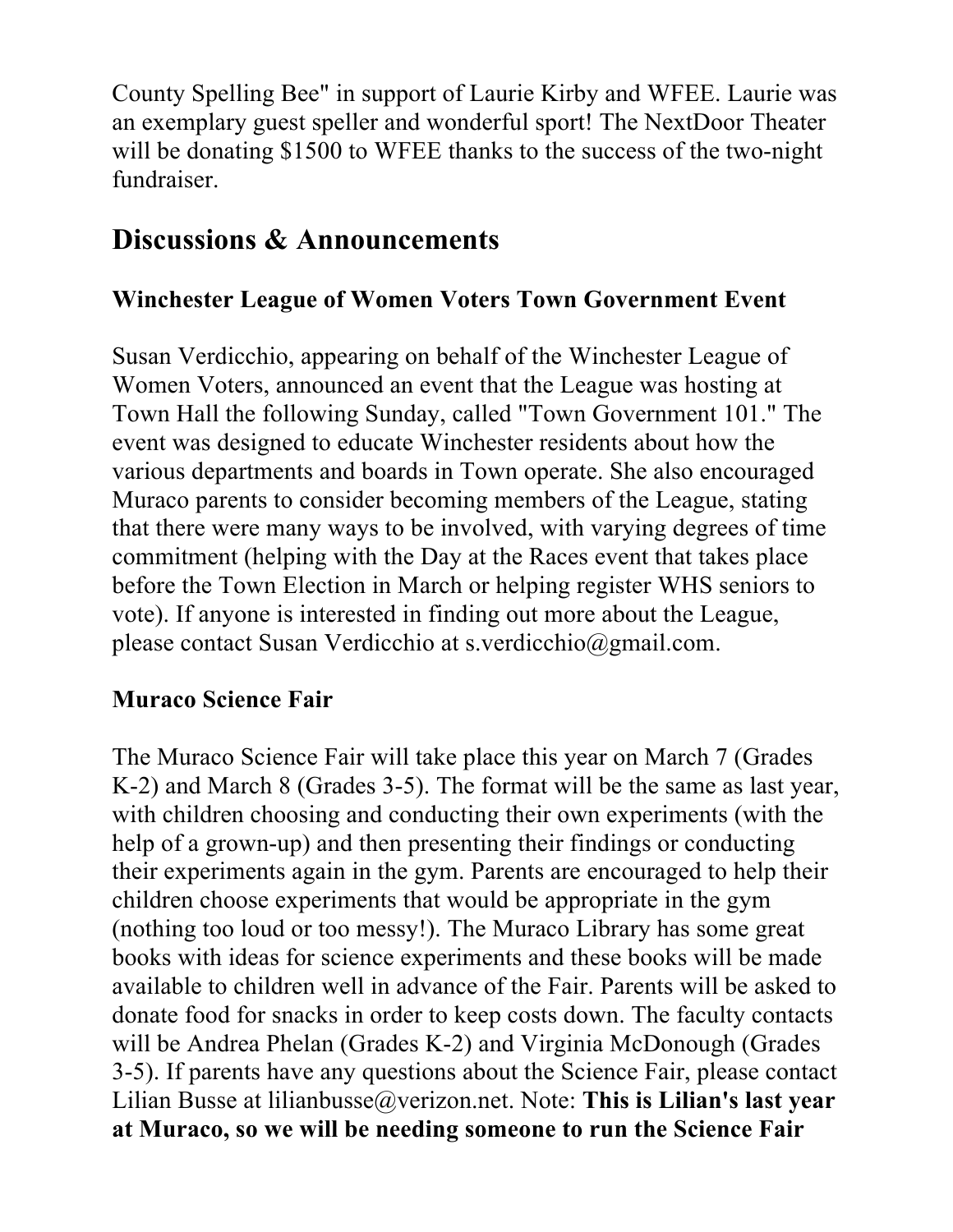#### **next year!**

#### **Enrichment Update**

Bettina Parks, Enrichment Co-Chair, initiated a discussion regarding Enrichment funding. It has been the general practice for MESPA to pay for programming and the parents to pay for bus transportation for field trips. An issue had arisen in connection with the 5th grade program in particular, where 5th grade parents are also asked to fund separately an end-of-the-year enrichment activity, such as Project Adventure. The discussion focused on how much it was reasonable for parents to pay and whether to set a cap on parent contributions. A consensus was reached that no cap was necessary at this time, but that the 5th grade parents would be notified of the parent contribution amount and advised that financial support would be available where needed.

#### **School Committee Update**

Chris Nixon provided an overview of the Town's budgetary process, including the presentations to the School Committee by the elementary school principals on December 6th, the presentations of the elementary school improvement plans on December 12th, the Superintendent's recommended school department budget on December 20th and a public hearing on the proposed school department budget on January 11th (snow date of January 13th). The proposed school department budget will then be submitted to the Town Manager on January 17th and the Town Manager will submit his recommended budget to the Finance Committee on February 15th. In late February/early March, the Finance Committee will meet to discuss the proposed budgets and the public is welcome to attend.

Chris Nixon also discussed MCAS results at Lynch and the school choice that has been offered to Lynch parents because Lynch is a "Title 1" school, thereby triggering certain aspects of the "No Child Left Behind" law that are not applicable to Ambrose (which currently has the same improvement status as Lynch). In November, Superintendent McAlduff sent Lynch parents a letter, giving them the choice to send